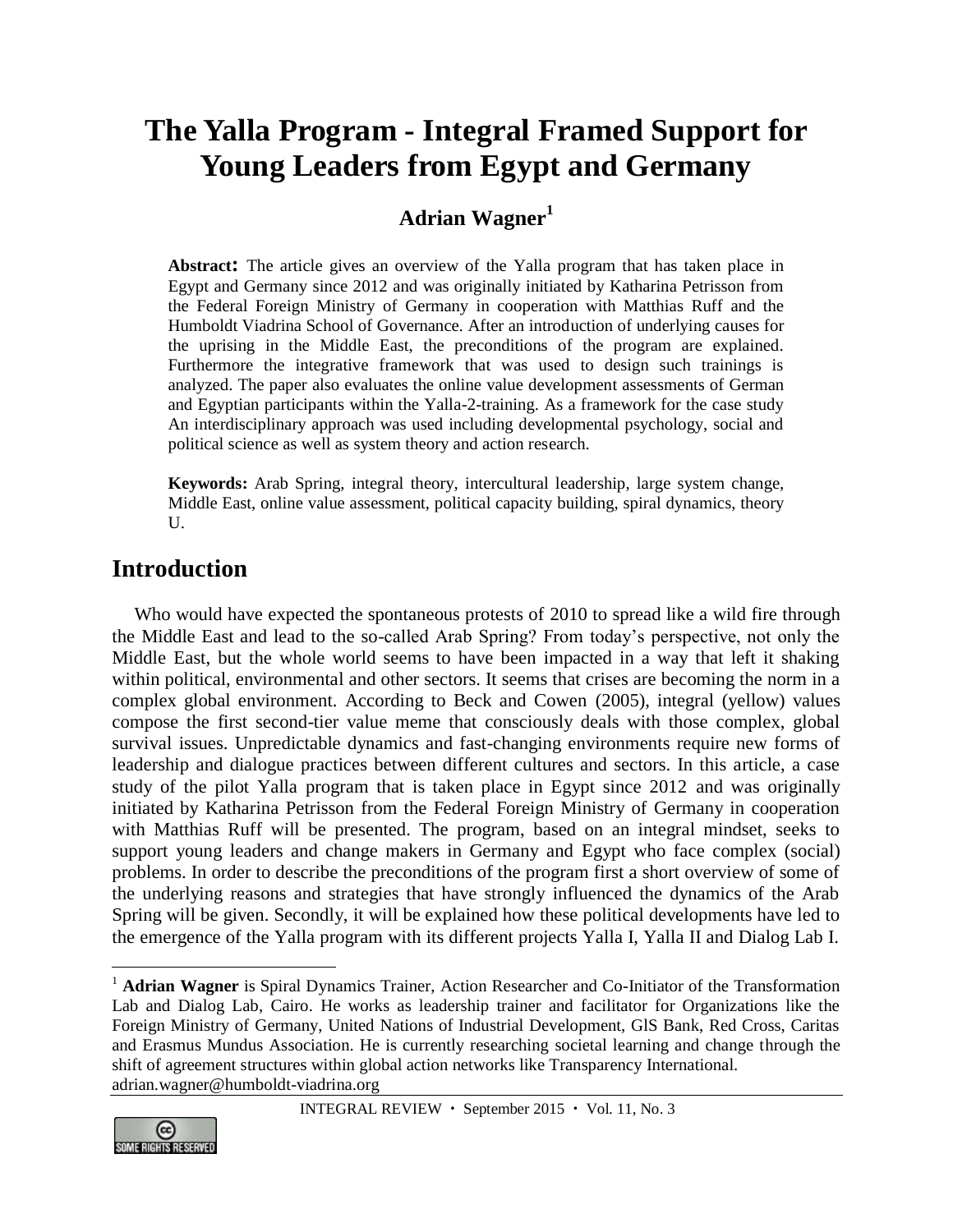The third chapter outlines the vision, mission and goals of the Yalla program in relation to the different projects. Furthermore, some of the fundamental principals, models, concepts and theories on which the program is built are introduced and explanation will be given on why they were chosen. Several *disciplines like developmental psychology, social and political science as well as system theory and action research are included in the paper.* The fifth chapter gives a short overview of the program's achievements up to today and also introduces some early results of an online value assessment tool.**<sup>2</sup>** Finally, a preview on further intentions and upcoming projects in the near future of the Yalla program will be provided.

#### **(Very) Brief History of the Arab Spring**

First of all, why did some regimes survive the revolutions of the Arab world while others were overthrown? Some explanations see the "variety of social, economic, and political factors, including social media (Howard et al., 2011, p. 1), demographic shifts (the youth bulge<sup>3</sup>) and economic grievances like high unemployment and limited social mobility" (Abadeer & Williamson, 2014, p. 1) as the driving forces behind the revolution. Abadeer and Williamson argue that even while those forces helped to "spur the protest movements", none of them "satisfactorily explain the variance in outcomes across different countries". Since the Yalla program takes place in Egypt, the author will focus on the development within Egypt. One important factor for the success of Egypt's revolution is the absence of a "monarchy and oilwealthy regime" that could "(...) erect more barriers to prevent protest escalation". This perspective emphasizes that monarchies and oil-wealthy regimes, locked in strong traditional value systems (purple-red-blue), have more power to resist an uprising. Abadeer and Williamson argue that "a military tied to the regime by familial, tribal, ethnic, or sectarian connections would be more likely to support the regime." (Abadeer & Williamson, 2014, p. 3). The exploitation of embedded tribal value systems (purple-red) within the army structure can often be seen with authoritarian leaders (red-blue) to fight uprisings.<sup>4</sup> However, the military is a rather powerful and independent player within the Egyptian society (some would even state, one with blue-orange motives)<sup>5</sup> that is not tied to certain tribes or ethnic groups per se. Since the beginning of the protests, the military was reluctant to back Mubarak and at some point chose the side of the protesting people. Another key factor is that the Egyptian government had almost no resources to support its own political power structure. This stands in contrast to other Middle East regimes which, again, are oil-wealthy. In Egypt, a broad scale of the poor was involved in the protest movement and could identify with the overall call for "bread, freedom, and social justice".<sup>6</sup> This might largely explain why the revolution did overthrow the Mubarak regime.

Nevertheless, those given factors and driving forces do not explain or determine the new strategies of the Arab spring. James Gelvin argues that the common aspects of the strategies are that:

<sup>&</sup>lt;sup>2</sup>http://www.wei-se.de/index/index/lang/en

<sup>3</sup> http://www.cfr.org/egypt/demographics-arab-protests/p24096

<sup>4</sup> http://www.humanemergencemiddleeast.org/docs/Functional-Democracy-by-Elza-Maalouf.pdf

<sup>&</sup>lt;sup>5</sup>See the leaked paper by former Military leader Al-Sissi.

<sup>6</sup> See the singer Ramy Essam with his song "Bread, Freedom, Social Justice" on: http://muftah.org/jan25 two-plus-five-music-videos/#.U9iAtKh6s9A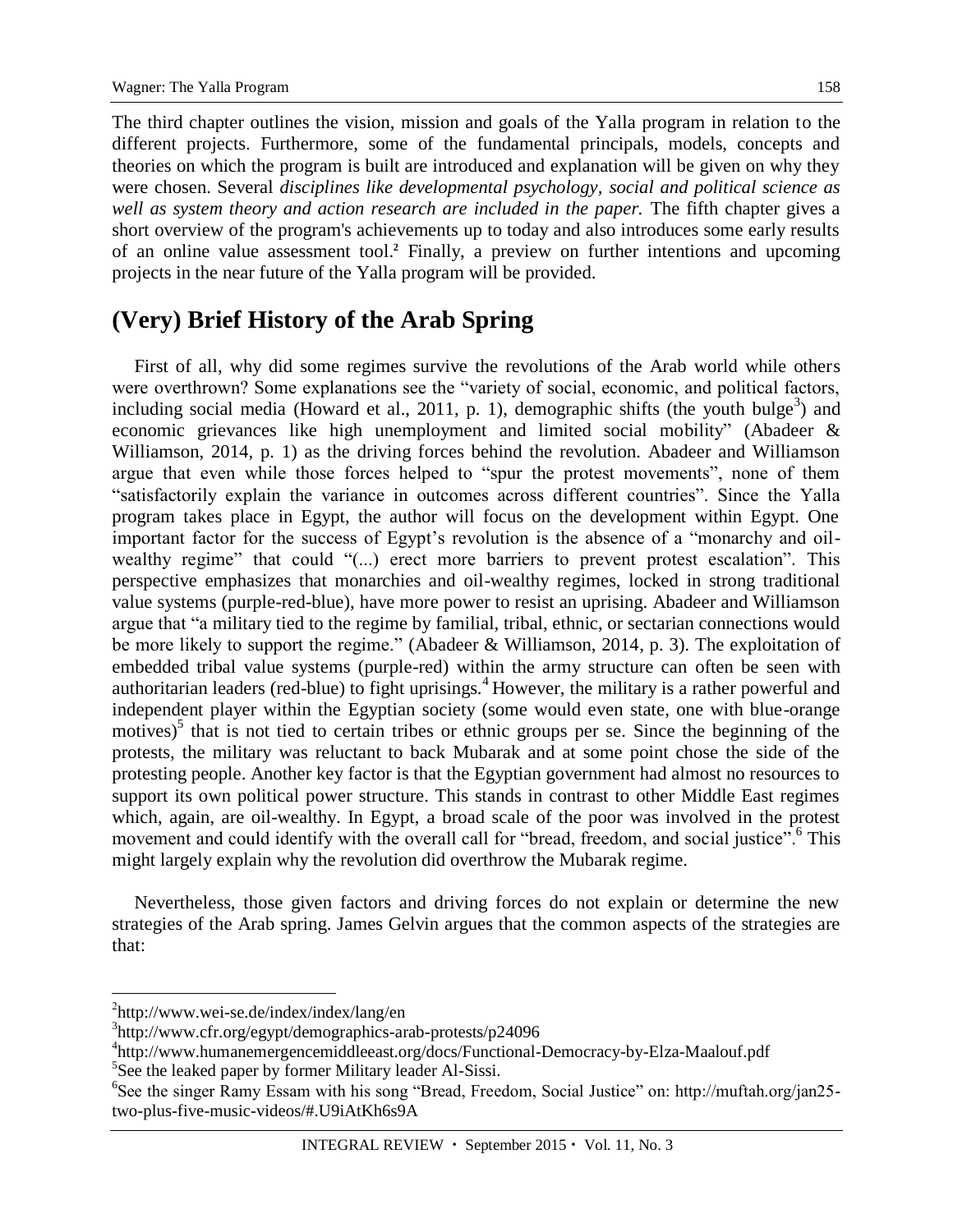- 1. They were relatively spontaneous;
- 2. A single party or leader did not lead them; and
- 3. They used unifying slogans focusing on political demands.
- (Gelvin, 2012, p.1)

However, often unnoticed by the western world, is the fact that the "uneventful protests grew organically into movements of masses of people (…)" and that they "were based on the infrastructure built by earlier protest movements" such as the April 6 movement in Egypt. Even if the protest was partly built on existing structures, this cannot fully explain the rapid growth of the overall movement with countless human rights activists and other social groups led to a kind of leaderless movement that could not be prevented, threatened or bought. In addition, the unification of different groups within Egypt was supported by demands that were large enough to unify a wide array of social groups and classes, like rich, poor, leftist, secular, and Islamist groups (Bayat, 2010, pp. 1-3).

Today, four years later, it seems that this pattern reoccurs in many parts of the world as well, considering the protests in Turkey and Brazil 2013 and Ukraine 2013/14. What all these protests movements have in common is that they do not have a single party or leader that leads them. Scharmer and Kaeufer (2013) describe these recent phenomena as a new dynamic of collective leadership that is build on new approaches of activism by stakeholders from diverse backgrounds. In his view, co-sensing, co-creating, generative dialogue and action have become important guiding principals for those new movements.

But what did these protests mean for the Egyptian people? Generally spoken, "*new dreams were born, new desires were discovered, and a memory of a moment where the "present wavered" was etched in every participant's psyche."* (Gordon, 2004, p. 5). This can be seen as a collective and unifying state experience. Since this collective eruption in 2011, the social reality in Egypt has changed dramatically due to the violent removal of the former president Mohammed Morsi and the Muslim Brotherhood organizations through the intervention of the Egyptian military. Despite an overall more stable situation in comparison to one year ago, it seems that "the exploitation of knowledge to serve political ends" has returned – a problem that was already identified by the [2003 Arab Human Development Report](http://www.arab-hdr.org/publications/other/ahdr/ahdr2003e.pdf) as the greatest impediment of "the creation of a well-knit Arab knowledge society."

For this very reason, in the authors perspective the Yalla program wants to establish a knowledge creation community by building sustainable relationships: between young potential leaders within Egypt and Germany and organizations such as Sekem, Heliopolis University and the Start-Up Hub scene. The next chapter will further outline the background of the Yalla program as perceived by the author.

#### **Project History**

In autumn 2012, the Yalla program begun with an encounter of 20 young potential leaders (10 German and 10 Egyptian participants) who were involved in projects of different kind that were aiming to shape their political and civil societies in their own countries – Egypt and Germany. The Yalla I project consisted of two parts and started with a five-day training in October, in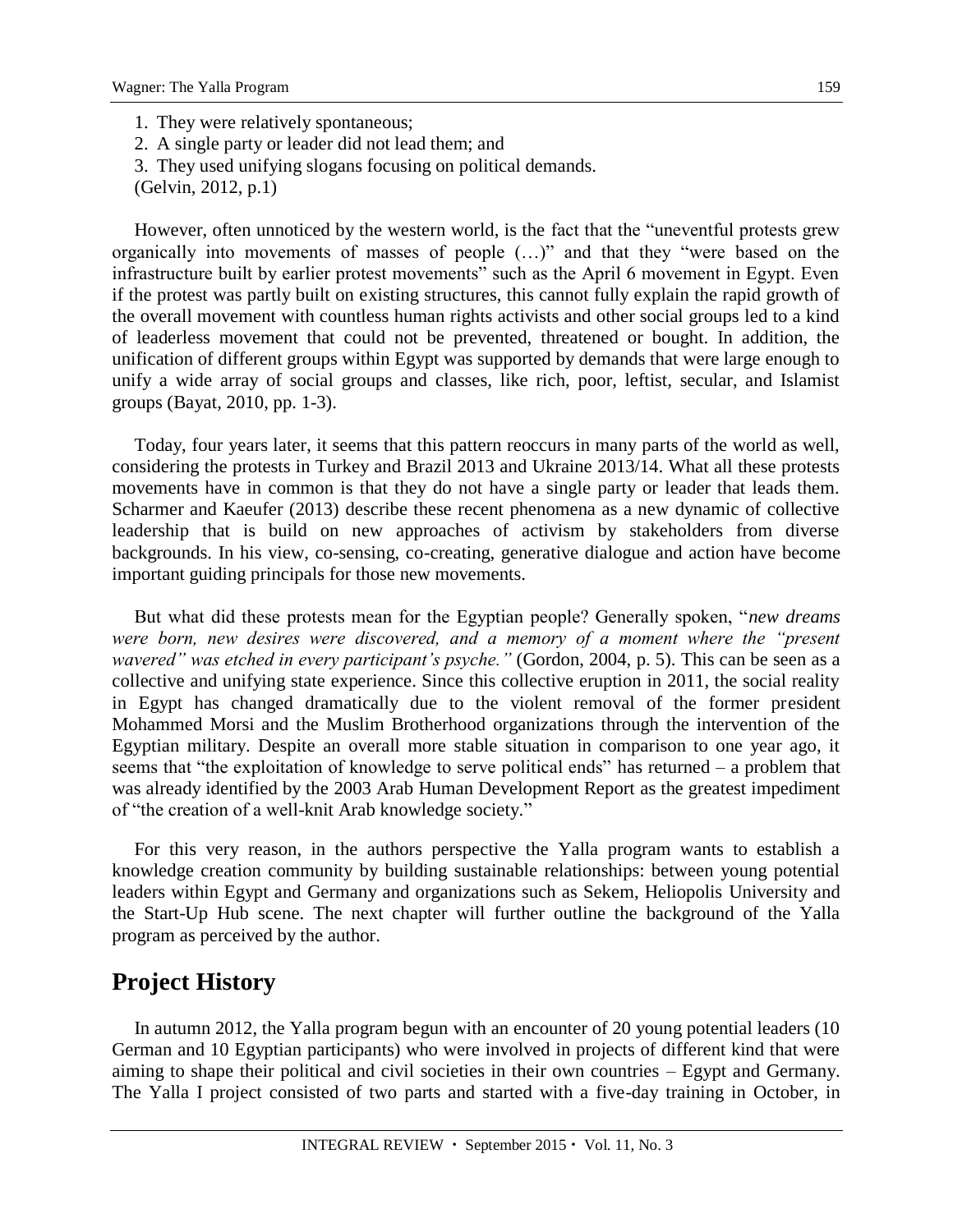cooperation with the former Humboldt Viadrina School of Governance in Berlin. The second 5 day-workshop took place in Cairo in January 2013. Because of its success, the project was repeated in November 2013, however, in a denser version as it consisted only of a 5-day workshop in Cairo. The next project related to the Yalla program was Dialog Lab I, which was developed due to the demand of the youth organization Cadre in order to deepen the understanding of developmental psychology and integral theory. In January 2014, the 5-day learning journey took place at the Egyptian organization Sekem<sup>7</sup> and focused more on an indepth analysis of existing projects of the participants while using Spiral Dynamics integral and systemic constellation work.

## **The Yalla Program**

Before elaborating on the processes and outcomes of the Yalla projects that have been implemented up to now, the author wants to high lighten the overall intention of the Yalla program.

All projects regard attentive and deliberate communication as a key social technology and include several adult development models such as Spiral Dynamics and Ken Wilber's 4- Quadrant model. These models and theories are practically applied by participants in their own socio-political fields and projects. The idea of the Yalla program was inspired by the commitment and engagement shown by young adults of the Arab world during the past three years, a commitment often driven by idealism and enthusiasm to change their societies.

However, this young generation is facing new challenges within the fields of political communication and with regard to complex problem solving. In the authors view, the Arab spring is an example of "the various waves of disruptive, revolutionary change that redefine the context" (Scharmer, 2000, p. 3) not only within business, but within societies as a whole. This is also illustrated by a qualitative German study (Leipprand et al., 2012, pp. 4-5) within which several executives and leaders within politics, business, science and civil society have been interviewed. According to the authors, new leadership skills are required on a global level as the main leadership challenges in the beginning of the 21 Century are:

1. Growing complexity:

Greater transparency is driving up the number of stakeholders and increasing the pressure for decisions to be made quickly. At the same time, projections and forecasts are becoming less reliable. Consequently, executives are losing control.

2. Insufficient Reflection:

 $\overline{a}$ 

The challenges of day-to-day business leave little room for long-term thinking. Managers allow themselves insufficient scope for regeneration and reflection. The use of values to guide decision-making appears to be gaining momentum.

<sup>&</sup>lt;sup>7</sup> Sekem started as a biodynamic farm and, with its  $1700$  employees, is one of the biggest sustainable businesses in Egypt. They recently founded the Heliopolis University outside of Cairo.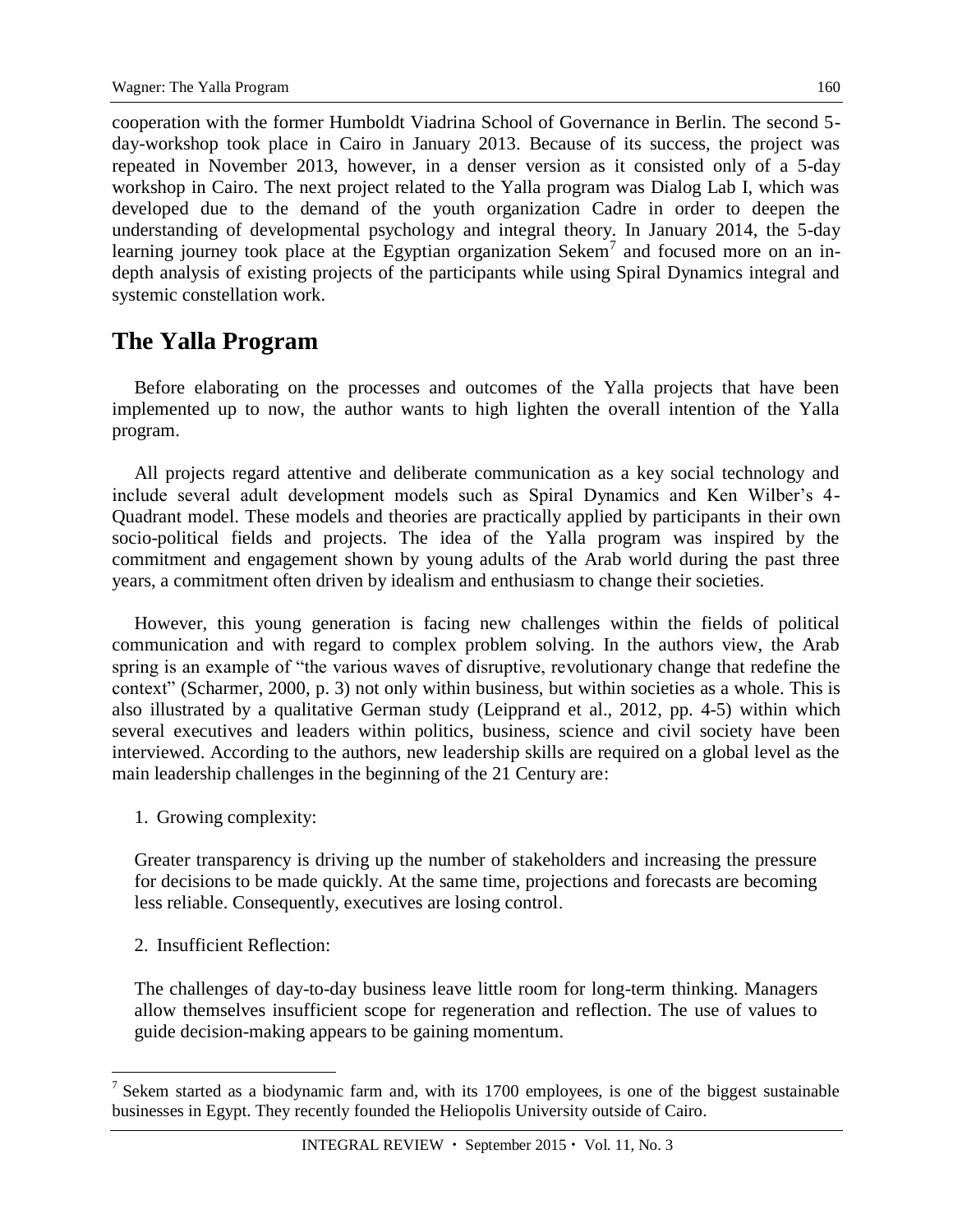#### 3. Walls between sectors:

Structural and cultural barriers prevent the sectors of politics, industry, civil society and academia from working together as they need to. In place of cooperation there is mutual indifference, and, in some cases, even antipathy.

In order to face these challenges, the Yalla program wants to support the development of complex system thinking and problem solving by offering a space for reflection. At the same time, young potential leaders from different sectors meet each other and valuable relationships for the future can be established. Furthermore, the Yalla program strives to approach the concept of leadership with a differentiation on an *individual, organizational and societal* level (Leipprand et al., 2012) which is based on Scharmer and Kaeufer (2013). In their book, the authors address, among other topics, the possible causes of these upcoming leadership challenges within an 'Iceberg Model.' They distinguish several problem areas ('bubbles') that manifest in three major divides within societies (ecological, social and spiritual-cultural divide), as illustrated below:



Figure 1: The Three Divides. (Scharmer & Käufer, 2013, p. 14. Used with permission).

The Yalla program makes young leaders aware of all eight potential crises areas with a focus on the leadership and governance bubbles. These insights will immediately be exemplified and experienced while focusing on challenges that the participants are facing in their own political and social projects. The Yalla II as well as the Dialog Lab I project put more emphasis on the understanding of how to let key players from political institutions, non-governmental organizations and businesses collaborate better in order to find holistic solutions.

## **Principles and Methodology of the Yalla Program**

The first Yalla training was designed as a two-week process. In the first week, the trainer Matthias Ruff and Eric Poettschacher focused on theoretical background such as the understanding of Spiral Dynamics and the Four Quadrants as well as an Open Space process. In this process, the proceedings of the second week of the Yalla 1 project was co-created with the participants that wanted to work with organizations in Cairo to test their new tools and knowledge.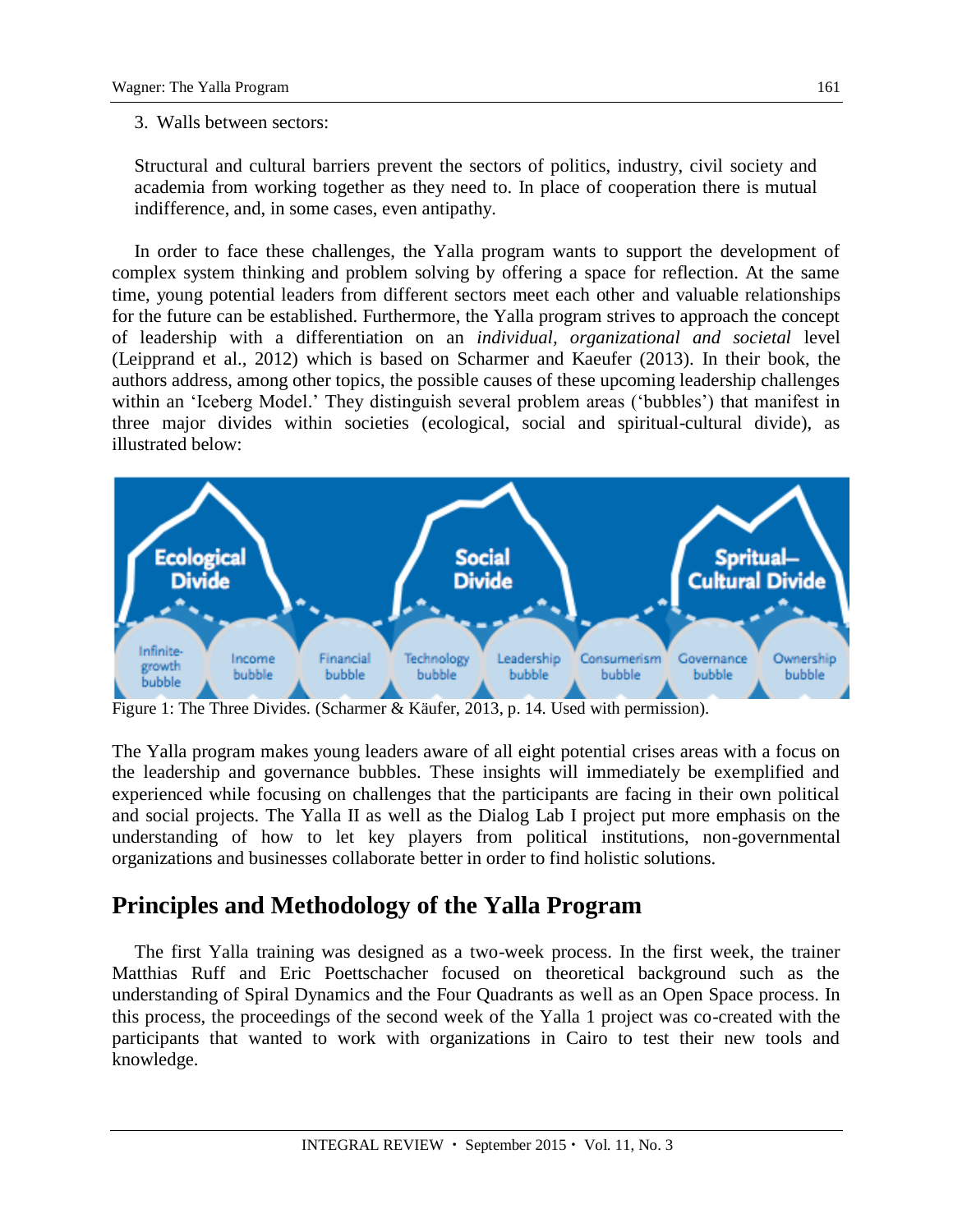Rather then teaching models in a purely intellectual-academic setting, Yalla projects are designed as a container and a space to learn through practicing certain dialogue principals and transformation tools. This includes the concepts and practices of co-creation, presencing and generative dialogue. Furthermore, young leaders are encouraged to explore forms of collective leadership across cultural boundaries. Regarding to integral politics, the Yalla program empowers young leaders to "*embrace any and all interactive process through which the evolving diversity of a community or society engages in consciously co-creating its collective life"* (Atlee, 2010, p. 276. Italics added for emphasis).

Increasingly important within the program gets the task to hold a deep systemic perspective while facilitating the processes similar to the suggestion in Atlee (2010):

…conversational interactivity is the medium through which different parts of a system can find the coherence—coordination, protocols, and shared understandings, narratives, intentions, etc.—that they need to function efficiently as a whole. From an individual perspective, high quality conversation is a primary alternative to violence as we seek to pursue our self-interest in a world of other self-interested entities with limited perspectives. (p. 279)

Through those high quality conversations, an experience of "flow" states (Csikszentmihalyi, 1990) can be reached to tap into resources of collective intelligence and whole-system engagement. The principle of personal mastery (Senge, 1990), an interior-individual dimension within leadership, is therefore crucial considering the challenges that lay ahead of the presently young generation. From a facilitator's perspective, we are committed to a co-learning process with the participants in the process. This is the reason why we incorporated action research as one model within the Yalla program. According to Gilmore, Krantz & Ramirez (1986) action research in this context

...aims to contribute both to the practical concerns of people in an immediate problematic situation and to further the goals of social science simultaneously. Thus, there is a dual commitment in action research to study a system and concurrently to collaborate with members of the system in changing it in what is together regarded as a desirable direction. Accomplishing this twin goal requires the active collaboration of researcher and client, and thus it stresses the importance of co-learning as a primary aspect of the research process. (p. 161)

The Dialog Lab I training was designed as a learning journey<sup>8</sup> with conceptual support by the 'four moods of knowledge creation' by Ikujiro Nonaka.<sup> $\delta$ </sup> Each day in in itself was designed as a learning spiral. In the mornings, an overview of a particular part of Graves' developmental model<sup>10</sup> was given to the group. Participants would have access to our knowledge and learn about certain aspects of the theory by internalization (explicit knowledge creation). In the next step, they would share their experience, brainstorm about the day's topics in a none-judgmental way

 ${}^{8}$ This was inspired by the the Leadership Tool Box of the AIZ:

http://www.giz.de/akademie/de/downloads/giz2013-de-aiz-toolbox-leadership-development.pdf

<sup>9</sup> http://www.knowledge-nurture.com/downloads/NONAKA.pdf

<sup>&</sup>lt;sup>10</sup>http://www.integralleadership.com/the-graves-values-model.php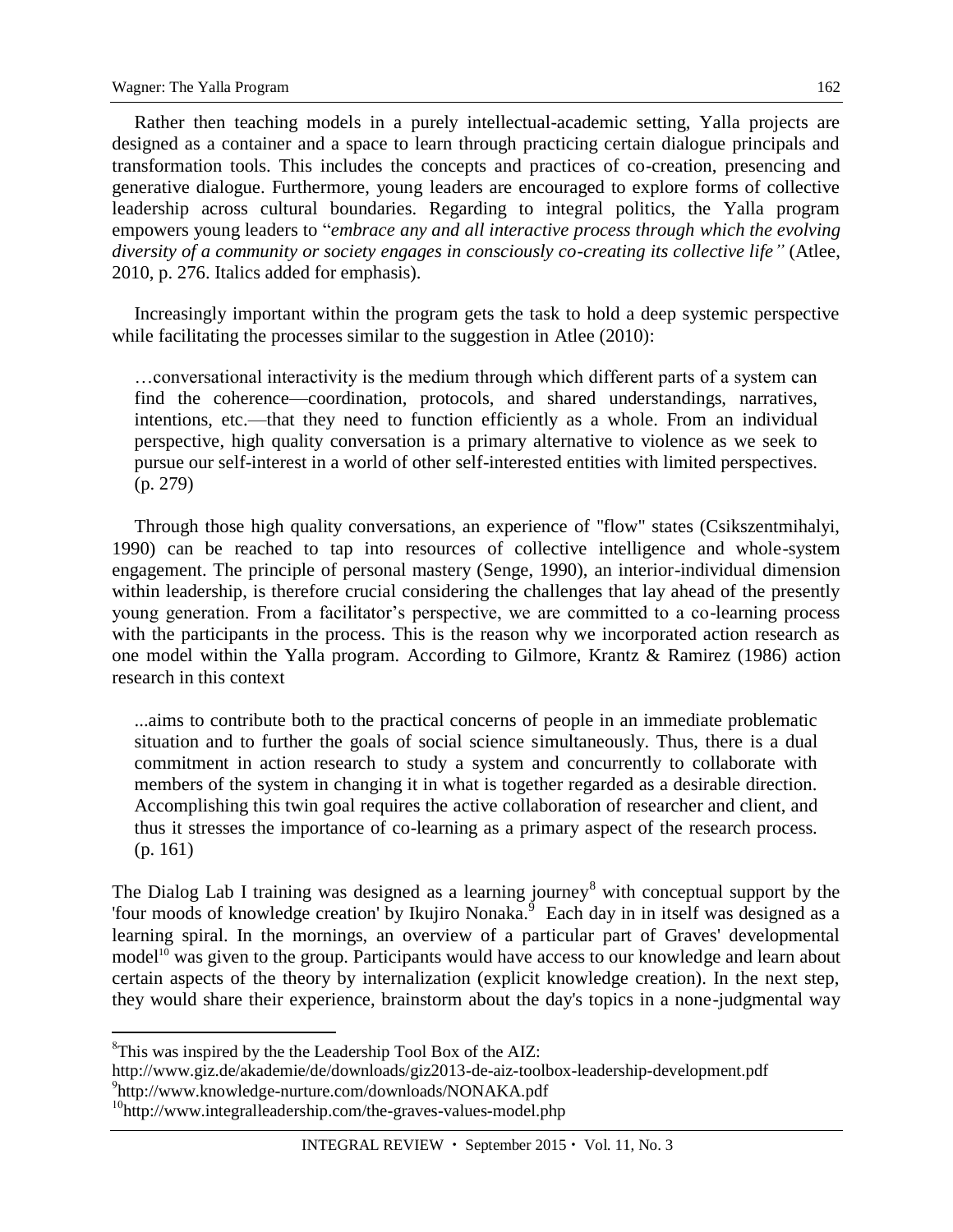and observe their own reactions within role games to illustrate e.g. the previously presented value systems (tacit knowledge creation). Afterwards, the participants and facilitators would design a wall with pictures, statements, anecdotes and analogies on a big sheet of paper where they related to and experienced the particular value system to externalize their knowledge (explicit knowledge creation). The last step was to deepen the knowledge though examples of best practices (combining knowledge).<sup>11</sup> This helped to deepen knowledge in a holistic way and to make it useful for the participants and their work context.

In the next part of the article, the author will focus on the outcomes and goals that were achieved with the Yalla program so far.

#### **Case Study: A Prototype of Online Value Assessment**

One important tool tentatively used in the Yalla II training was an online value assessment tool developed by Dr. Marc Lucas which is called "Word Pairs".<sup>12</sup> This online test provides some insight into the participants' values and basic convictions that influence their decisionmaking, thus showing in what respects their conclusions might deviate from those of their potential dialog partners and reference persons. According to Marc Lucas the test is build on "the early and trend-setting insight of Graves (2005) about the necessity of integration and a neurobiological basis of adult development theories within the framework of a bio-psycho-social paradigm was the starting point for the model-theoretical considerations and the research design."<sup>13</sup> Even if Graves work is largely unknown in academic circles due to the early death and little empirical research has been published till date, it has won a lot of interest just lately. For example, Strack (2011, p.22) has published an empirical study in which evidence is found, that Graves' theory and Schwartz's typological theory of the universalistic value circle (Schwartz & Bardi, 2001; Schwartz, 2006) which is dominant in today's value research are based on the same value structure.*<sup>14</sup>*

Lucas follows the original idea of Graves to "describe a neurobiological correlate of the theory by using a tachistoscope". In graves study he presented specific value terminology "to test persons for a few milliseconds at a time. Terms that corresponded to the dominant effective value system of the test person were recognised more quickly than other terms. The word pair online test from Lucas transferred Graves original idea "into an up to date research design backed by fMRI (...) in his leadership and adult development study developed in partnership with the University of Cologne and the Institute of Neuroscience and Medicine.<sup>15</sup> The word pair test is used within the Yalla program to provide suggestions for improving participants' communication skills and behavioral patterns in key conflict and decision-making situations, as well as generate data on possible intercultural differences between German and Egyptian participants.

 $11$ http://www.informationr.net/ir/8-1/p142fig1.gif

<sup>12</sup>http://www.wei-se.de/index/index/lang/en

<sup>&</sup>lt;sup>13</sup> [http://baojournal.com/BDB%20WEBSITE/archive/BDB%2019.4-F.pdf,](http://baojournal.com/BDB%20WEBSITE/archive/BDB%2019.4-F.pdf) p. 84

 $^{14}$  Ibid.

 $^{15}$  Ibid.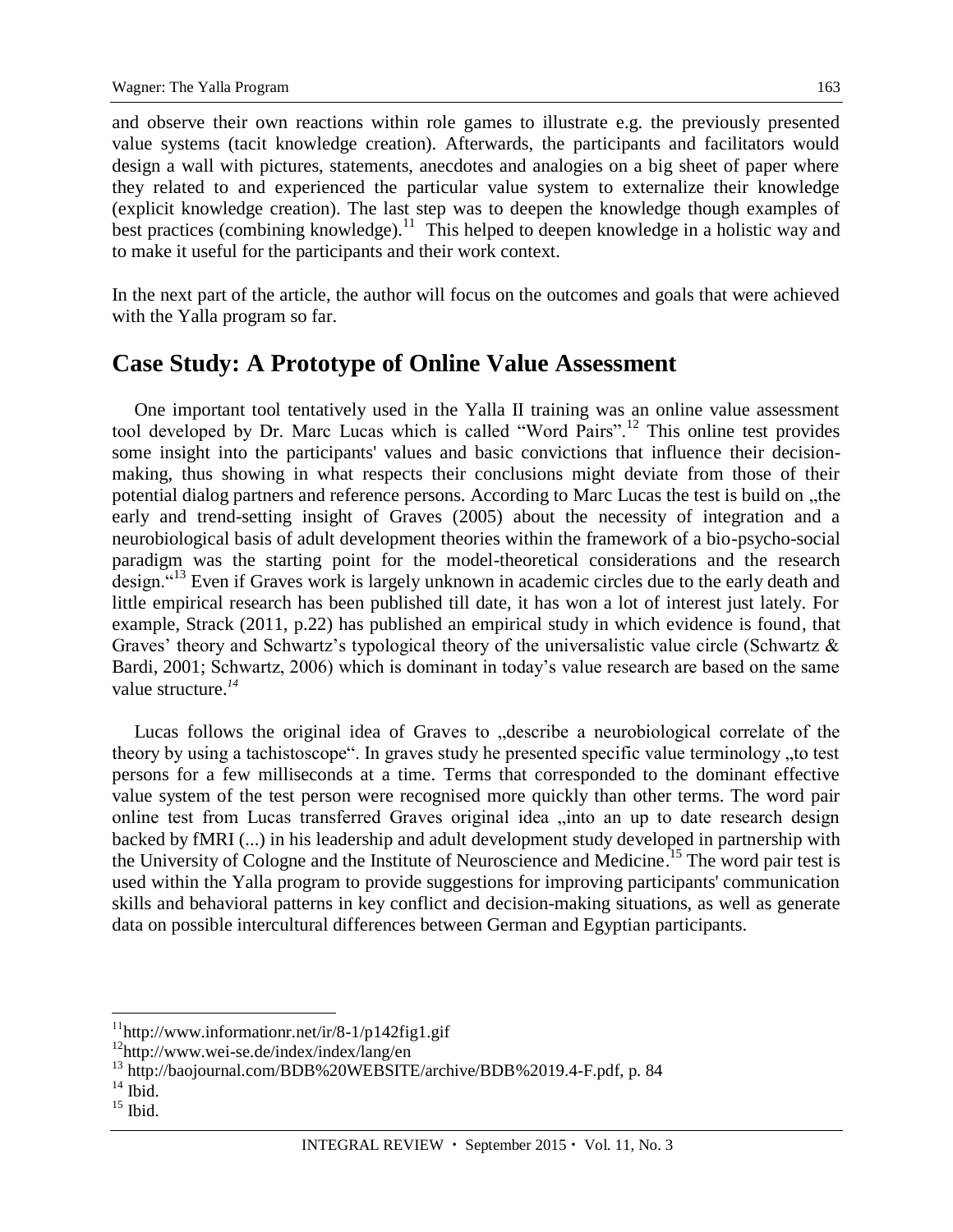$\overline{a}$ 

Within this first testing, six German and six Egyptian participants volunteered by doing the online test. In the word pair test, participants are confronted with word pairs consisting of different values related to seven developmental levels according to Graves' model. Because of the small number of participants, the results at present cannot be seen as a substantial study that provides empirical evidence. Nevertheless, certain outcomes indicate possible trends for further research. The aim of the prototype was not to analyze individuals, but to get an overview of basic values and convictions within the German and the Egyptian group of participants.

Participants did the testing anonymously via an online link that was sent via email to open a personal account for the testing. The test started with a few questions on the participants' age, education and gender. Within the word-pair test, participants were successively presented 400 word-pairs and had to choose within 2.5 seconds which word they preferred over the other. If they required too much time, they repeated the word pair at the end of the test. The results are presented as percentages for each of the seven different value systems, with longer reaction times suggesting that participants have a higher distance to a certain value system, or might not be as familiar with it. The reason for the time limit is to evoke the spontaneous/intuitive response of people rather then having them think about what the appropriate answer could be. Within the graphics below, the average reaction time of German and Egyptian participants and the average preference for certain value systems are shown in percentage.

In the German group, the average reaction to choose purple value memes is 0,4 seconds lower (1.7 seconds to) then the Egyptians average reaction time (2.1 seconds). Interestingly, the value preference for purple within the German group is also 7 % higher than the Egyptian group. Should this trend be validated in the future, several explanations are possible. First of all, the participants are selected through a questionnaire for the trainings, and they usually represent the highly educated and the young leaders from both sides. The lower preference for purple within young, well-educated Egyptians might mirror their social context. Lower preference for purple values and a stronger preference for red might also be an indicator for their experience within the revolutionary struggle for independence and freedom. This result should, of course, by no means be confused with the average Egyptian value meme preference. Elza Maalouf argues in her interview that the value preference of countries within the Middle East is still focusing strongly on red-purple-blue value memes, while individuals within the young Generation Y (particularly women) are trying to shift into more complex value memes.<sup>16</sup> In Germany, a stronger purple orientation towards family/purple values might be the young generation's reaction to a more fragmented, competitive and pluralistic society, as is also indicated as a "Regrounding" in the Sinus youth study  $2012<sup>17</sup>$ . The biggest difference (over 10 %) between Egyptians (40.1%) and Germans (30.3%) is found within the red value meme preference. This might be in alignment with the Elza Maalouf and Dr. Don Beck's above-mentioned findings. From a cultural perspective, I would argue that Germany might be a country were red values are still associated with strong aggression, abuse of power and violence and therefore is less accepted within society. An alternative hypothesis is that certain cultural barriers related to the German history

<sup>&</sup>lt;sup>16</sup>See interview with Maalouf [http://www.poetic-justice.ca/democratizing-sexuality-through-the-arab](http://www.poetic-justice.ca/democratizing-sexuality-through-the-arab-spring-an-interview-with-elza-maalouf)[spring-an-interview-with-elza-maalouf](http://www.poetic-justice.ca/democratizing-sexuality-through-the-arab-spring-an-interview-with-elza-maalouf) and

<http://integralleadershipreview.com/9172-elza-s-maalouf-spiral-dynamics-and-the-middle-east/>

<sup>&</sup>lt;sup>17</sup>in German: http://wiki.dpjw.org/sowa/sites/default/files/Sinusstudie\_Ergebnisse.pdf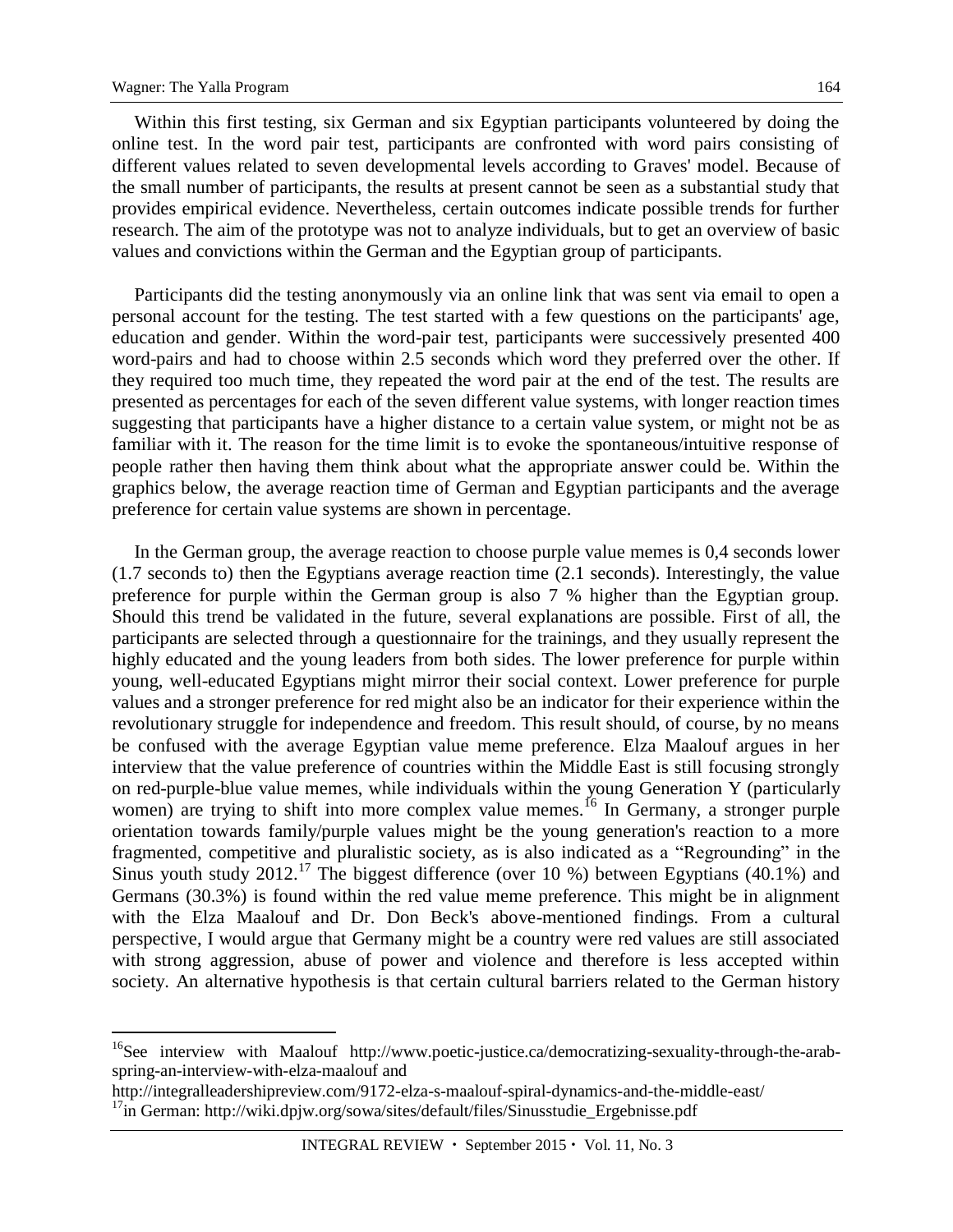might prevent the development from purple to red within Germany.<sup>18</sup> The overall strong preference for modern/orange values within the German group is an indicator for the scientificbased higher education and the economic well-being within the German society. Additionally, green value memes have been rising in the German context since the seventies, leading to the foundation of a green party and the recent decision to abolish nuclear power plants. A surprising result is presented by the low yellow value preference of the German participants (50.1 %) compared to the relatively high preference by the Egyptians (56.2%). One possible reason rooted within Egyptian culture could be a stronger multi-active social behavior of Egyptians which might be more willing to embrace yellow values while a more linear-active culture<sup>19</sup> is more reluctant to shift into an integral value system. Another reason could be the multi-level challenges young Egyptian leaders are facing on different value levels within Egypt. Those persons might be more aware of the necessity to include/integrate very different values within a society. The societal state of Germany, on the other hand, is quite stable and economically sound. Centered in orange/green values, the need to shift into more yellow/integrative values might not yet be seen or felt by young people due to the overall good performance of the economy. Another possibility is the overall more balanced value preference within the Egyptian group. The lowest value preference in red (40.2 %) differs by only 17% to the highest value preference in green (57.7 %), while within the German group the low red value preference (30,29 %) differs by over 32 % from the orange value preference (62,5 %). It could be argued that this strong variation suggests no need for strong individual assertiveness (something you might well need and learn in a revolution) given the relatively secure and stable German cultural and societal context. Overall, the test will, on a long-term base, provide substantial data for the design of the Yalla program and can be developed into a tool to monitor and support the developmental journey of the participants on a regular basis.

## **Goals Achieved by the Yalla Program**

In this chapter, the author gives an overview what the Yalla program has achieved so far and how it might be developing in the near future. Every single project aims to be a learning lab for all participants, which has as a central point the involvement of the two different cultures of Egypt and Germany.

In the beginning of the Yalla I and II project, a questionnaire was sent to the participants. The key question was how participants can support each other so that their projects can deepen, develop and unfold to have an optimal impact. The questionnaires sent to participants before the project showed that they had three main requests. Those requests led to the following workshop design:

1. There was plenty of time and space during the workshops in Berlin and Cairo to discuss the development of the concrete work the participants were doing.

 $18R$ ossmann describes this in a blog entry

http://integralesleben.org/if-home/il-integrales-leben/anwendungen/gesellschaft/deutsch-sein-ein-neuerstolz-auf-die-nation-im-einklang-mit-dem-herzen/

<sup>&</sup>lt;sup>19</sup>http://magnussonllc.files.wordpress.com/2011/01/lewis-model.jpg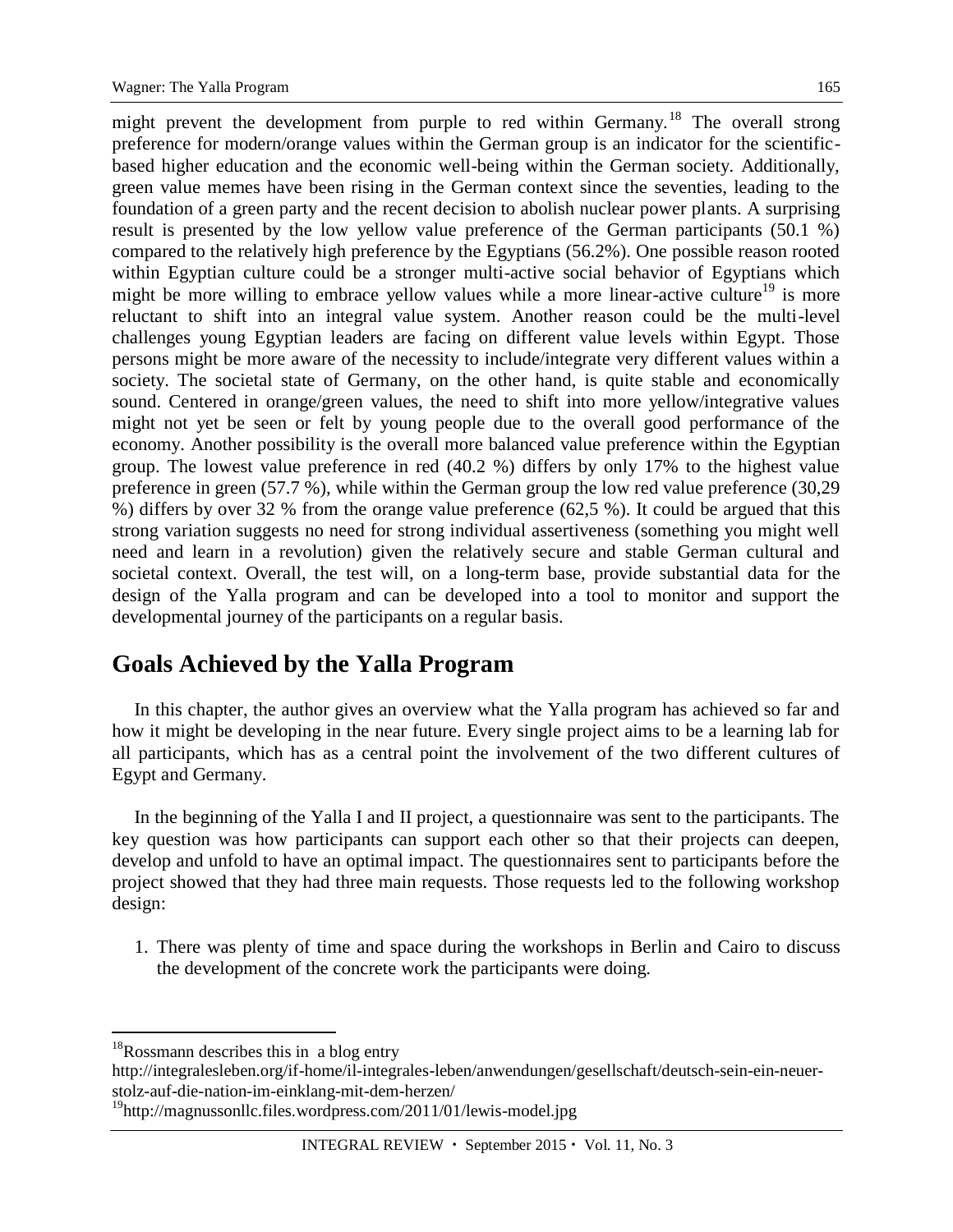- 2. In addition, there was the possibility to generate new and common ideas. Through the different explanatory models, new perspectives on the different projects were depicted to show and unfold their effectiveness.
- 3. In the scope of this project, it was very important to the participants that they had the chance to exchange ideas, build relationships and new networks (as intended by the facilitators). While in the Berlin part of the training, models and concepts were explored and discussed, the Cairo Workshop of Yalla I was taking the newly gained knowledge into practice.

Through an Open Space Café at the end of the Berlin Workshop, four fields of interest were identified and small groups of five people came together to find a potential partner organization within a particular field (youth education, minorities, sustainability, integral politics, religion & politics). Egyptian organizations working in corresponding fields were approached by the participants and visited twice during the Cairo workshop. One day provided the groups with the opportunity to analyze and get to know the organization, whereas the second day contributed in a precise way to the organization's work: If the organization agreed, the groups were implementing an intervention based on the methodology of Spiral Dynamics and integral theory. Within the integral politics team, the Egyptian Democratic Organization was supported though a role game on funding possibilities and value creation within the organization. In another group, a youth education organization was coached in respect to how to deal with the fluctuation of volunteers within the organization. Furthermore, according to the participants' personal feedback, several other goals were achieved:

- Participants achieved a deeper understanding of political communication through a systemic perspective.
- Participants of both sides engaged in a still ongoing dialogue concerning the political situation in Germany and in Egypt.
- The workshop contributed to enhance the participants' cultural sensitivity and competence and helped each participant to understand their specific challenges better.
- The Yalla I and II project also supported participants in discovering new ways to discuss actual, relevant situations in their field of expertise and how to find potential solutions for them.

While this was also the case in the Dialog Lab I, a stronger emphasis on knowledge creation, spiral dynamics and the collaboration with Sekem (bridging business, civil society and politics) enabled us to support young leaders and change makers on a personal level and Sekem as an institution on an organizational level. The idea of a social innovation lab within Sekem and the Heliopolis University was formulated; furthermore, the systemic dynamics of the revolution in 2011, the current situation in Egypt (January 2013) and a vision of the future (2030) was visualized by the participants through a facilitated systemic constellation.

#### **What is Next**

As a conclusion to this report, the author would like to give an insight into possible future plans within the Yalla program. The next step might consist in the implementation of the Dialog Lab II project that continues the concept of an intercultural exchange between young potential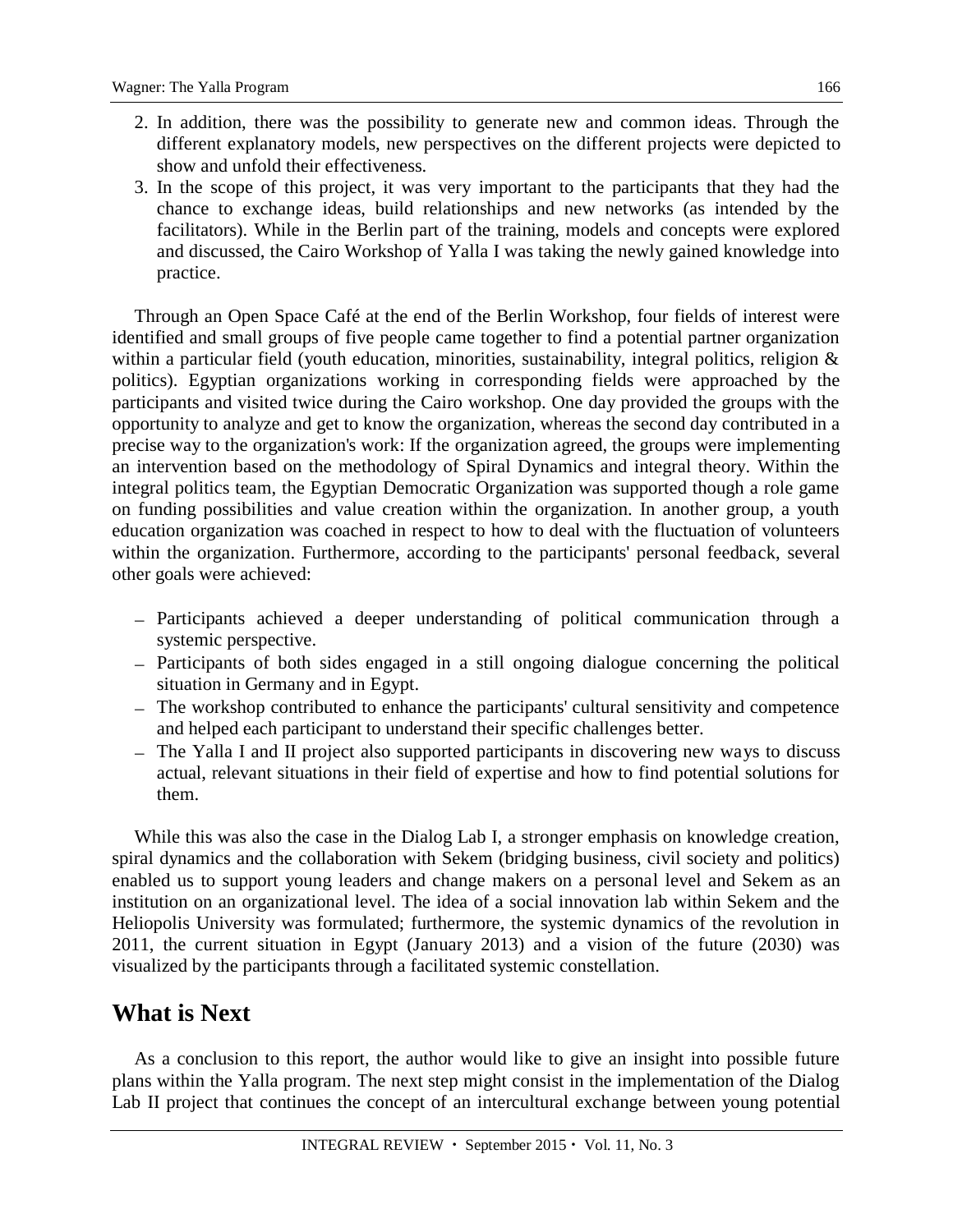leaders from Egypt and Germany. The participants should have the opportunity to communicate and experiment freely in the safe and beautiful setting of the Sekem community. The Dialog Lab II could then:

- be a learning lab for both cultures involved
- empower participants through sharing of knowledge and ideas
- use creative tension between the German and Egyptian culture (linear and multi-active) as a resource for prototyping solutions
- focus on long-term project of young participants in relation to education and green technology in Egypt
- fostering and including indigenous intelligence.

Through the word-pair test and possible additional tests more research could be conducted in the future. On a personal note one important idea for the author is to move from theory into action and from action into theory in order to ground and development an integral transformation approach. On the long term the Yalla program should also in the view of the author monitor and support the different projects and participants (long-term) to add an interior dimension for the understanding of transformation within a political context (German Foreign Office) which is still mainly focused on outer factors such as economic and legal reforms and is missing on crucial factors such as value assessment, indigenous intelligence and mesh working (Maalouf, 2015).

## **References**

- Abadeer, C., Williamson, S. (2014). Protest, uprising & regime change in the Arab Spring. Muftah. *http://muftah.org/protest-uprising-revolution-regime-change-explaining-outcomesarab-spring/#.VeMAWs7V9NJ*
- Al-Sissi, A. S. (2006). Democracy in the Middle East. *USAWC Strategy Research Project*, U. S. Army War College, New York: Carlisle Barracks.
- Atlee, T. (2003). *The tao of democracy: Using co-intelligence to create a world that works for all.* Providence, RI: Writers Collective.
- Atlee, T. (2008). Using citizen deliberative councils to make democracy more potent and awake. *From [http://cointelligence.org/CDCUsesAndPotency.html.](http://co-intelligence.org/CDCUsesAndPotency.html)*
- Atlee, T. (2010). Integral politics as process. *Integral Review, 6*(1), 274-285.
- Bayat, A., (2010). *Life as politics: How ordinary people change the Middle East.* Palo Alto, CA: Stanford University Press.
- Beck, D. & Cowan, C. (2005). *Spiral Dynamics: Mastering Values, Leadership and Change*. Hoboken, NJ: Wiley-Blackwell.
- Dawlabani, S. (2013). *Memenomics, A next generation economic system*. New York: Select Books.
- Gelvin, J. L. (2012). *The Arab uprisings: What everyone needs to know*. Oxford: Oxford University Press.
- Gilmore, T., Krantz, J., Ramirez, R., (1986). Action based modes of inquiry and the hostresearcher relationship. *Consultation: An International Journal*, *5*, 3.
- Gordon, A., (2004). Some thoughts on the utopian. In Avery F. Gordon (ed.), *Keeping good time: Reflections on knowledge, power and people*, London: Paradigm Press.
- Graves, C. (2005). *A never ending quest.* Santa Barbara, CA: ECLECT Publishing.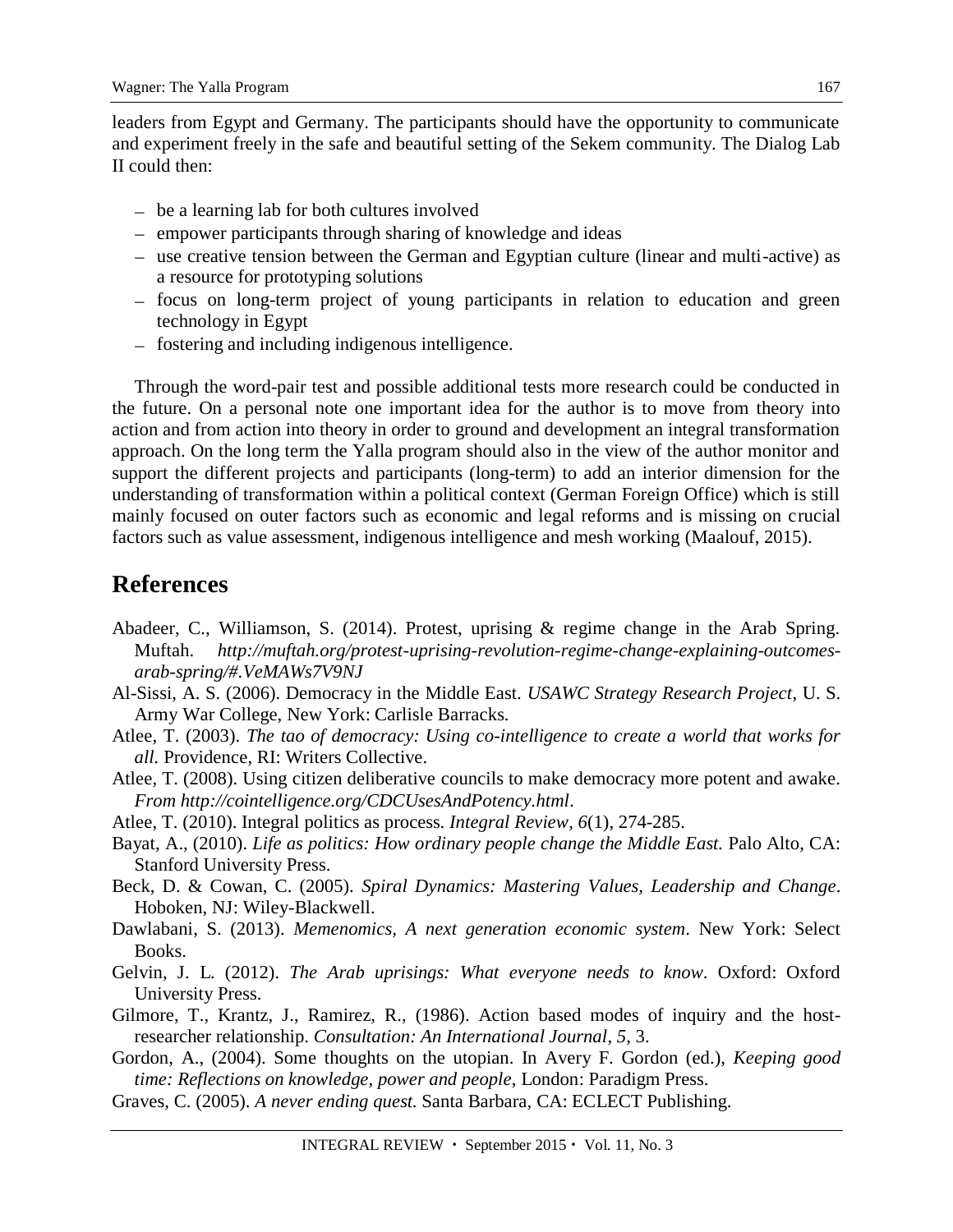- [Howard, P.](http://ictlogy.net/bibliography/reports/contacts.php?idc=567) N., [Duffy, A.,](http://ictlogy.net/bibliography/reports/contacts.php?idc=1788) [Freelon, D.,](http://ictlogy.net/bibliography/reports/contacts.php?idc=1789) [Hussain, M.,](http://ictlogy.net/bibliography/reports/contacts.php?idc=1790) [Mari, W.](http://ictlogy.net/bibliography/reports/contacts.php?idc=1791) & [Mazaid, M.](http://ictlogy.net/bibliography/reports/contacts.php?idc=1792) (2011*).* [Opening](http://ictlogy.net/bibliography/reports/projects.php?idp=2170)  [closed regimes: What was the role of social media during the Arab Spring?](http://ictlogy.net/bibliography/reports/projects.php?idp=2170) Seattle: PIPTI. *[http://www.cfr.org/egypt/demographics-arab-protests/p24096.](http://www.cfr.org/egypt/demographics-arab-protests/p24096)*
- Leipprand, T., Allmendinger, J., Baumanns, M., Ritter, J., (2012). All for themselves and none for all? – Why we need a new understanding of leadership across government, business, academia and civil society. *Stiftung Neue Verantwortung, Wissenschaftszentrum für Sozialforschung and Egon Zehnder,* [www.stiftung-nv.de/Fuehrungsstudie.](http://www.stiftung-nv.de/Fuehrungsstudie)
- Lucas, M. G., Caspers, S. (2014). Leadership and adult development: Towards a unified neuropsycho-economic approach. Adult Development Bulletin, *19*(4), 83-90.

[http://baojournal.com/BDB%20WEBSITE/archive/BDB%2019.4-F.pdf.](http://baojournal.com/BDB%20WEBSITE/archive/BDB%2019.4-F.pdf)

- Maalouf, E. (2014). Post Arab Spring and the critical role of the indigenous intelligence. *Evolve Magazine*, *2*, 1.
- Maalouf, E. (2014). Functional democracy: A new paradigm on geopolitics in the Middle East. *White Paper, Spanda Journal V*

http://www.humanemergencemiddleeast.org/docs/Functional-Democracy-by-Elza-Maalouf.pdf

- Maalouf, E. (2015): *Emerge! The rise of functional democracy and the future of the Middle East.* New York: Select Books.
- Scharmer, O. (2000). Presencing: Learning from the future as it emerges On the tacit dimension of leading revolutionary change, *Paper presented at the Conference On Knowledge and Innovation,* Helsinki School of Economics, Finland,

http://www.welchco.com/02/14/01/60/00/05/2501.HTM

Scharmer, O., Käufer, K., (2013). *Leading from the emerging Future: From ego-system to ecosystem economies*. San Francisco: Berrett-Koehler Publishers.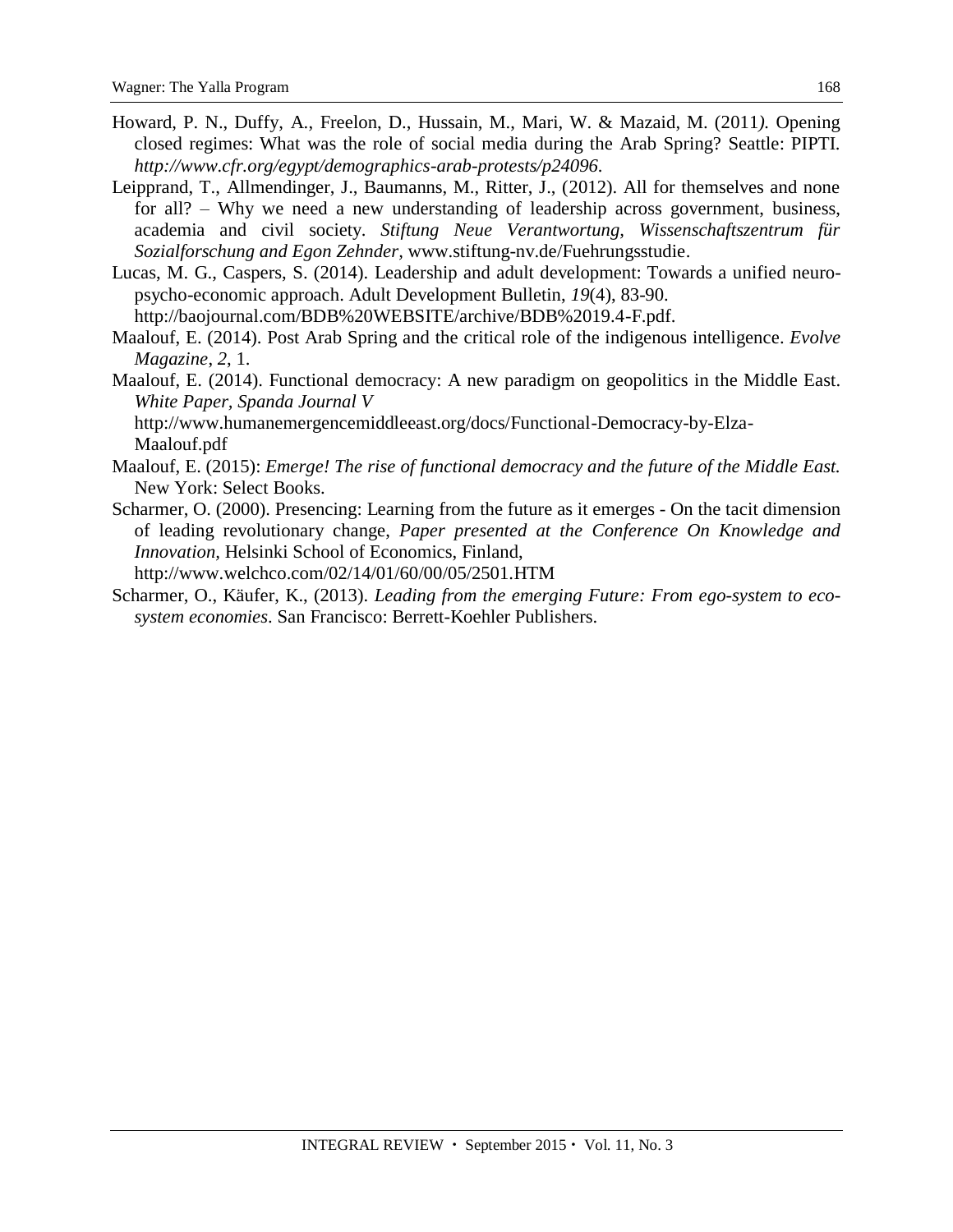# **Appendix**



Reaction time needed by participants to choose for the particular value system



Value preference in % according to the word-pair online test based on Graves model